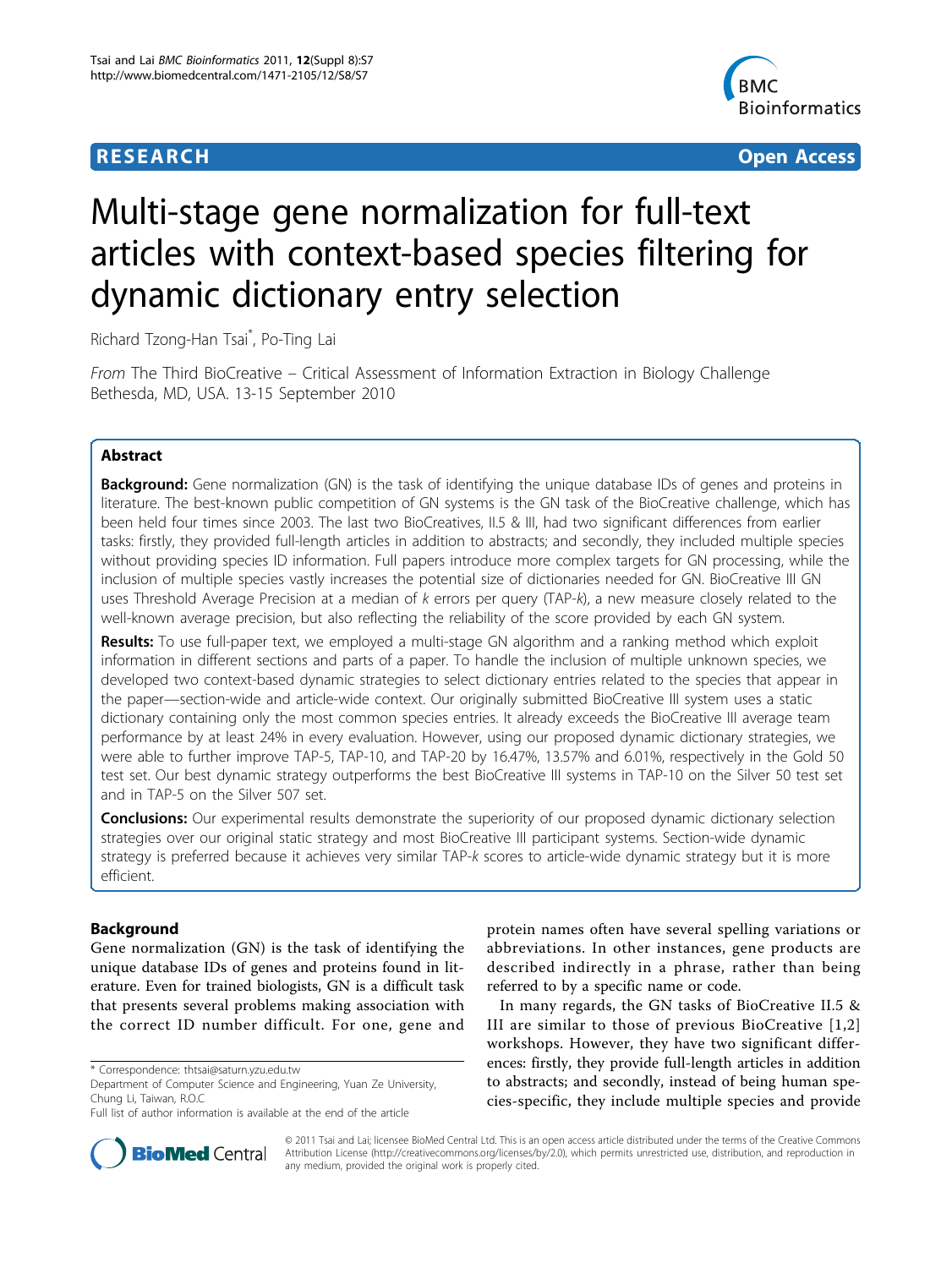no species ID information. Both changes bring the Bio-Creative GN task closer to real-world curation of a model organism database.

The first difference, full-text articles, introduces more complex targets for GN processing. Unlike abstracts, full text articles contain many parts and sections, including the main freetext sections (introduction, methods, etc.), metadata, figure/table captions, notes, and so on. Each section or part has its own characteristics which we can use to guide GN and the ranking algorithm. For example, the Introduction section often contains information that repeatedly appears throughout the article (key genes), while the Results section presents new scientific findings, such as PPIs. Extracting a PPI from the Results section may require resolving an acronym whose full name has only been mentioned in the Introduction section. To exploit this type of section-specific information, we have developed a multi-stage memory-based GN procedure and a ranking method.

Predictably, the second difference, inclusion of multiple species, increases inter-species ambiguity. One gene name, abbreviation or code may refer to genes in multiple species, each with its own unique ID, or even to multiple genes in the same species or across different species. For example, without context, a search for 'tumor protein p53, TP53' in Entrez Gene may return results for proteins with the same name in over 20 species. Since the species in the context is unknown, all entries in the gene name dictionary must be loaded for GN. Currently, EntrezGene is the largest and most widely used publicly available gene or gene product database and has the best coverage of names and species. However if the billions of names that it contains are all loaded for GN, it greatly slows down the GN process.

Our GN system is designed to deal with the two changes above. To utilize the characteristics of different sections of a full-length paper, we use a three-stage GN procedure (see Methods section for details). In summary, the procedure is carried out starting from the sections with the richest context information (introduction) to those with the poorest. For our purposes, the informationally richest sections are those that are most likely to mention a gene's full name [\[3](#page-9-0)]. Therefore, the introduction section is usually the richest section because it is here that authors first mention the genes of interest, giving their full names often followed by abbreviations used thereafter. The informationally poorest sections tend to be figure/table captions, which lack context information. Identifiers normalized in richer parts are used to help GN in poorer parts.

To handle the inclusion of multiple unknown species, we reduce ambiguity by dynamically selecting relevant entries from the dictionary for each paper or section and by employing an ID ranking model that sorts all genes in the paper according to confidence of correct normalization. By including species context features in the ranking model, we can improve inter-species accuracy. Many similar approaches have been proposed and proven effective [\[4,5\]](#page-9-0). BioCreative III gene normalization task data is used to evaluate our proposed strategies.

#### Methods

Figure [1](#page-2-0) shows a flowchart of our GN system. The wellformed full-text article is preprocessed to resolve the conjunction problems presented by Baumgartner et al. [[6\]](#page-9-0). We use several rules proposed in [[7\]](#page-10-0) to expand collapsed ranges, such as "SOCS1-SOCS7", into their individual components "SOCS1, SOCS2, SOCS3, SOCS4, SOCS5, SOCS6 and SOCS7". In addition, preprocessing also generates article metadata as well as the full name/ abbreviation mappings identified using Schwartz and Hearst's algorithm [\[8](#page-10-0)].

After preprocessing, the multi-stage GN procedure is executed (Figure [1](#page-2-0): stage 1 to 3). This method refines single-sentence-based GN by using section-specific information, scanning the whole article from the informationally richest to poorest sections—i.e. from the introduction section to table/figure captions.

The final step is ranking all normalized identifiers in a paper. We formulated the ranking problem as a support vector machine (SVM) classification problem, incorporating the confidence of the normalized identifiers and context information as features.

In the following sections, we explain the above steps in details and illustrate our strategies for selecting gene name dictionary entries for GN.

#### Gene normalization

Three main subtasks are involved in our sentence-based GN method: gene mention recognition (GMR), dictionary matching, and disambiguation processing.

#### Gene mention recognition

The recognition of gene names is handled by a machine-learning (ML)-based gene mention tagger [\[9](#page-10-0)] trained on the BioCreative II gene mention dataset [\[10](#page-10-0)]. The GMR problem is formulated as a word-by-word sequence labeling task, where the assigned tags delimit the boundaries of any gene names. The underlying ML model is the conditional random fields [[11\]](#page-10-0) model with a set of features selected by a sequential forward search algorithm [[12](#page-10-0)].

After GMR, we employ several post-processing rules developed in our previous work [[7](#page-10-0)] to identify more gene mentions. For instance, if a parenthesized phrase follows an identified gene mention, we also regard the contents of the parentheses as a gene mention. The keywords, abbreviations, and full names recorded in the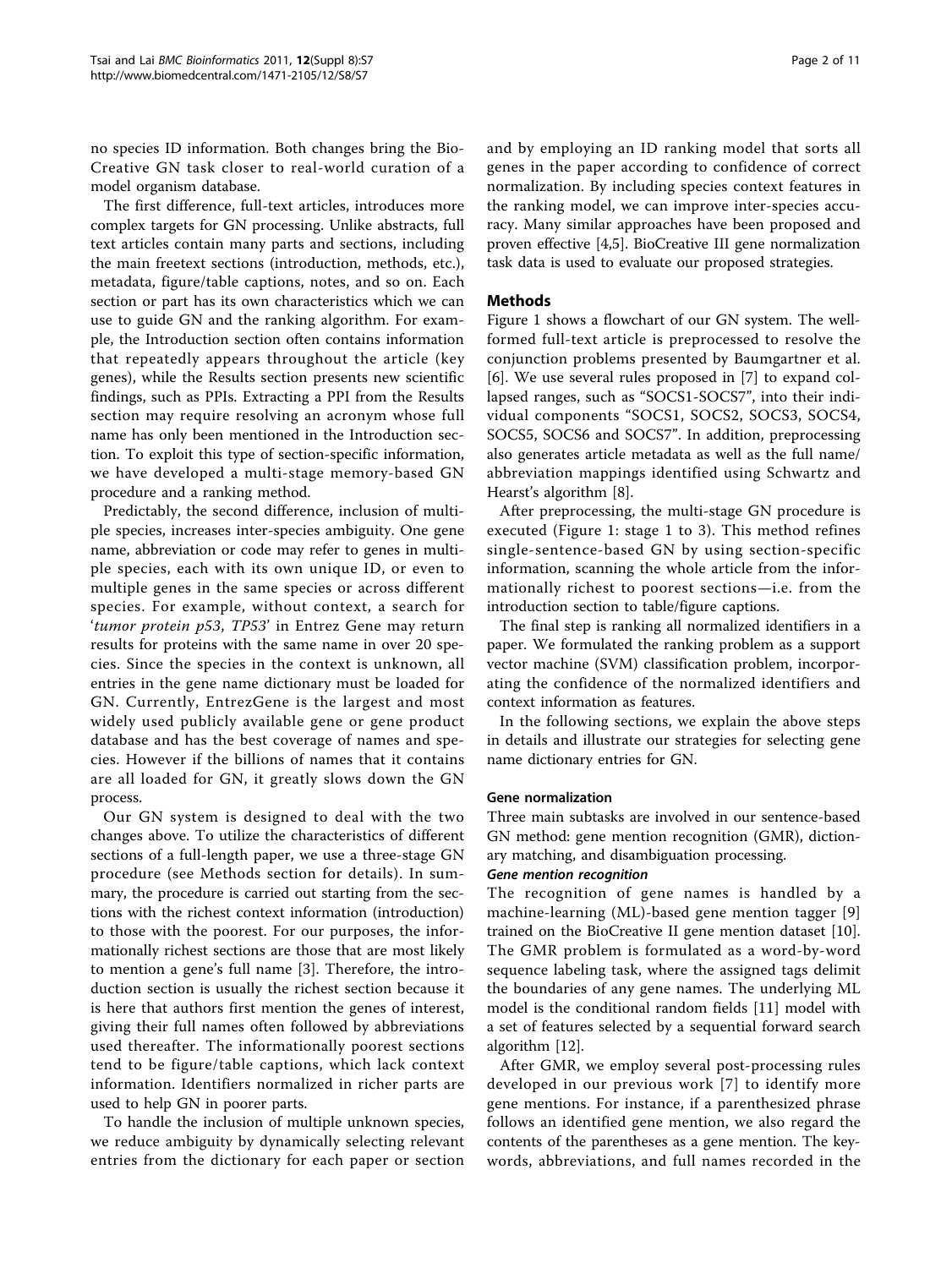<span id="page-2-0"></span>

metadata are also used to adjust the gene mention boundary if the gene name string is a substring of them and vice versa. Take the sentence "Interaction between fortilin and **transforming growth factor-beta** $G$ <sub>ENE</sub> stimulated clone-22 (TSC-22) prevents apoptosis via the destabilization of TSC-22" as an example. The metadata stores the information that "transforming growth factorbeta stimulated clone-22" is the full name of "TSC-22". Our GM tagger recognizes "transforming growth factorbeta" as a gene which is a substring of the full name stored in the metadata. As a result, the boundary is extended to include "stimulated clone-22". The original string before adjustment is also stored in the metadata, which is checked when the adjusted gene name cannot be successfully mapped (in this example, the original string "transforming growth factor-beta" is also stored).

The recognized gene names are finally examined against a blacklist to filter out false positives. The list is automatically compiled from two databases, MeSH (for diseases), and HyperCLDB (for cell lines) [\[13](#page-10-0)], and the website NEB (for restriction enzymes) [\[14\]](#page-10-0). Our blacklist contains about 65,000 terms. When processing each article, our system dynamically updates the blacklist with synonyms (full names or abbreviations) according to the full-name/abbreviation mapping in the article metadata.

#### Dictionary matching

Dictionary-matching is able to assign candidate identifiers to each recognized gene mention. Two matching strategies are employed. The first uses a dictionary compiled by collecting gene names in EntrezGene and generating their orthographical variants[[15\]](#page-10-0). Each recognized gene mention is looked up in the dictionary. If an exact match is found, then the gene is assigned that entry's ID. Because all these terms are indexed by the Lucene search engine, we can then use the engine to find partial matches for each recognized gene mention.

If a gene mention is assigned two or more gene identifiers, we must determine which is more appropriate through disambiguation processing.

#### Disambiguation processing

The goal of disambiguation is to select the most likely gene identifier from multiple gene identifiers which share the same gene name. We manually constructed several rule-based classifiers which use context information, such as chromosome location, sequence length and so on, to determine the given identifier's label. Each classification rule follows this general form:

#### r: (Condition)  $\rightarrow$  y  $\times$  w

The LHS of the rule (*Condition*) is a conjunction of attribute tests. The RHS is a value defined as  $y$  (1, 0 or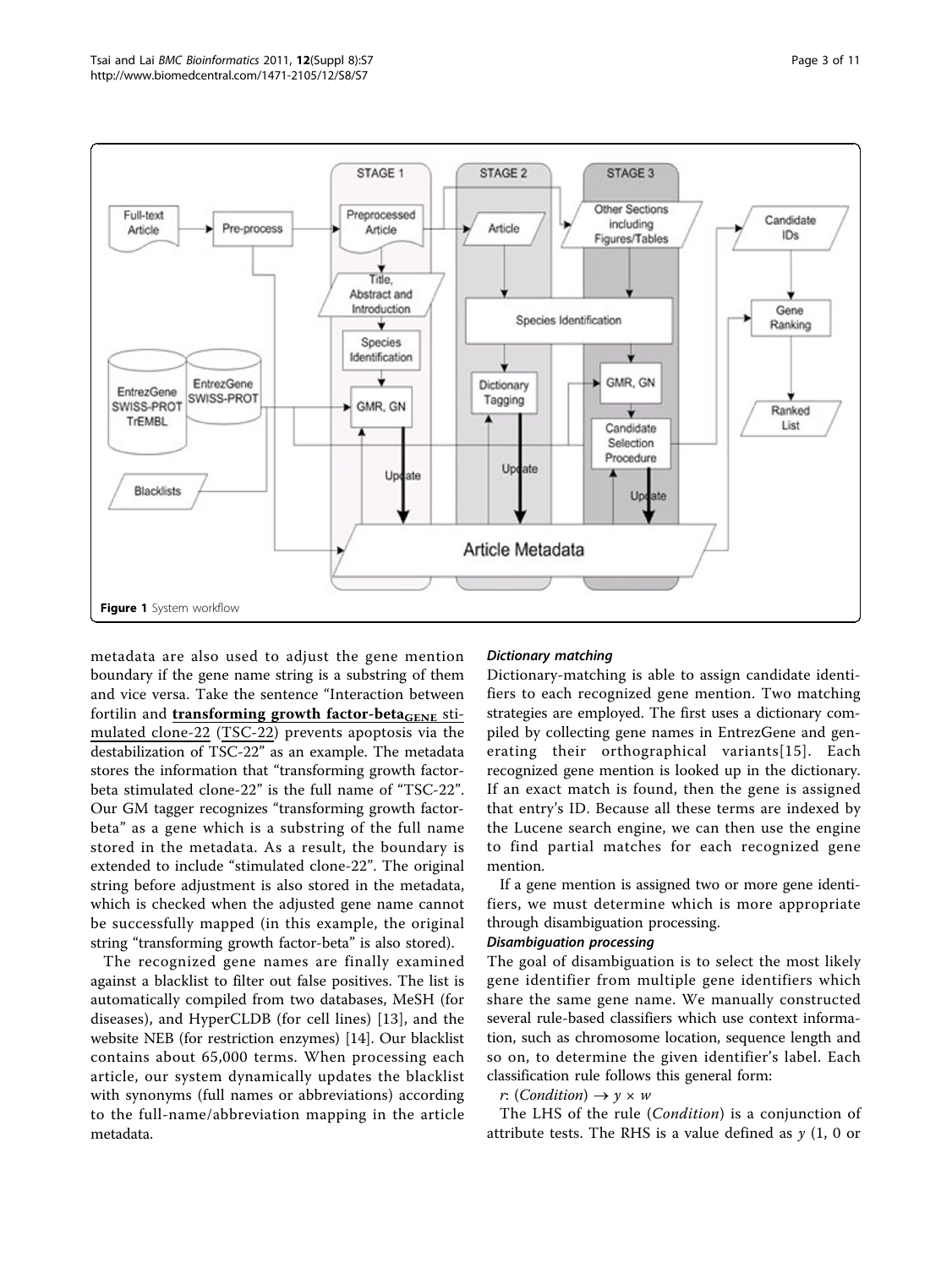$-1$ ), multiplied by  $w$ , a weight determined by proximity to the identifier mention (the same sentence: 1; the same section: 0.5). The final disambiguation process is based on the linear combination of the weighted scores of the various classifiers' predictions. Some rules only have 1/0 values, such as chromosome location, because we have observed that this information may not always be described. Table [1](#page-4-0) briefly summarizes the rules and classifiers. Take the rule, "Cell" (C), for example. For a given identifier  $id$ , the rule,  $C(id)$ , checks the whole section in which id occurs for cell keywords (e.g. HELA, CHO, 3T3-L1). If it finds any matching keywords, C(id) returns 1 to indicate that there is a match. If keywords are found in other sections,  $C(id)$  returns 0. If no cell keywords for  $id$  are found in the entire article,  $C(id)$ returns -1.

#### Multi-stage GN for exploiting the characteristic of different sections

Our three-stage GN procedure is shown in Figure [1.](#page-2-0) Stage 1

In the first stage, GN is executed in the following order: Introduction, Abstract, Title. Successfully normalized identifiers are kept in memory (the metadata) for use in subsequent sections. We process the Introduction section first because the Abstract and Title sections are more concise and contain less contextual information and fewer identifiers. Following the order above, certain classifiers, including the PPI, Full-name/Acronym and the History classifier, are more effective. Take the PPI classifier for example. The classifier uses a gene's PPI information to disambiguate identifiers. As shown in Table [1,](#page-4-0) it requires a normalized identifier, nid, stored in the metadata. For each ambiguous gene identifier id the classifier checks whether  $id - nid$  is a PPI pair recorded in HPRD or not. If we process the article in a linear order (Title $\rightarrow$ Abstract  $\rightarrow$ Introduction), the value of the PPI classifier will always be 0 when processing the Title (the same applies to the Full-name/Acronym and History classifiers). The values of other classifiers also tend to be 0 because of the lack of context information.

#### Stage 2

In this stage, the successfully normalized gene mentions and corresponding identifiers are extracted from the metadata to generate a dictionary. We then search the whole article for mentions in this dictionary. The Title, Abstract, and Introduction sections are also rechecked in case GMR missed any instances. When tagging gene mentions outside the Title, Abstract, and Introduction sections, the dictionary-based tagger also checks species keywords in the same sentence. If keywords are found and matched with the corresponding ID's species, the ID is assigned. Otherwise, the tagger checks the metadata to see which species is the focus of the paper and assigns this to the mention. The focus species is determined by calculating the frequencies of the species keywords. The most frequent species is chosen as the focus species and is stored in the metadata.

Compared to directly employing a full list of gene names as a dictionary to annotate the whole article, this procedure can reduce the number of false positives [\[16](#page-10-0)]. It can also improve gene normalization accuracy in sections outside the Introduction section because an abbreviation's full name can usually be found in the Introduction section.

#### Stage 3

The remaining paper sections (except Title, Abstract, and Introduction) including figure/table captions and appendix descriptions are processed by GMR+GN in the third stage. However, when GMR+GN is combined with the dictionary-based approach used in stage two, disagreement of boundaries or identifiers may occur. In each case, to select the most appropriate identifier, we designed a candidate selection algorithm, shown in Figure [2.](#page-5-0) This algorithm selects the ID with the longest gene mention string and the fewest rule-based classifier votes against it.

#### Gene identifier ranking

In this stage, each normalized identifier from stage three is ranked by an SVM [[17\]](#page-10-0) classifier. For each identifier, the corresponding information stored in memory is used to extract features. In the following section, we describe the extracted features for gene identifier ranking.

#### GN matching method features

As mentioned before, there are two matching strategies to generate identifiers in our system: exact and partial matching. They are represented as Boolean features.

#### Disambiguation voting features

The value of the weighted vote generated by our disambiguation process is used as a feature. In addition, 13 Boolean features, which indicate whether or not the corresponding GN Classifier listed in Table [1](#page-4-0) votes for the identifier, are also used as features.

#### Frequency features

The frequency with which the ID appears in the entire article is used as a feature. In addition, based on the work of McIntosh and Curran[[18](#page-10-0)], who found that molecular interaction descriptions usually appear in the Results section, we added the percentage of an ID found in the Results section as a feature.

#### Location features

The locations where an identifier appears in the full text are extracted as Boolean features. Table [2](#page-6-0) lists all locations which are taken into consideration. We also extract features for the last n sentences in the Abstract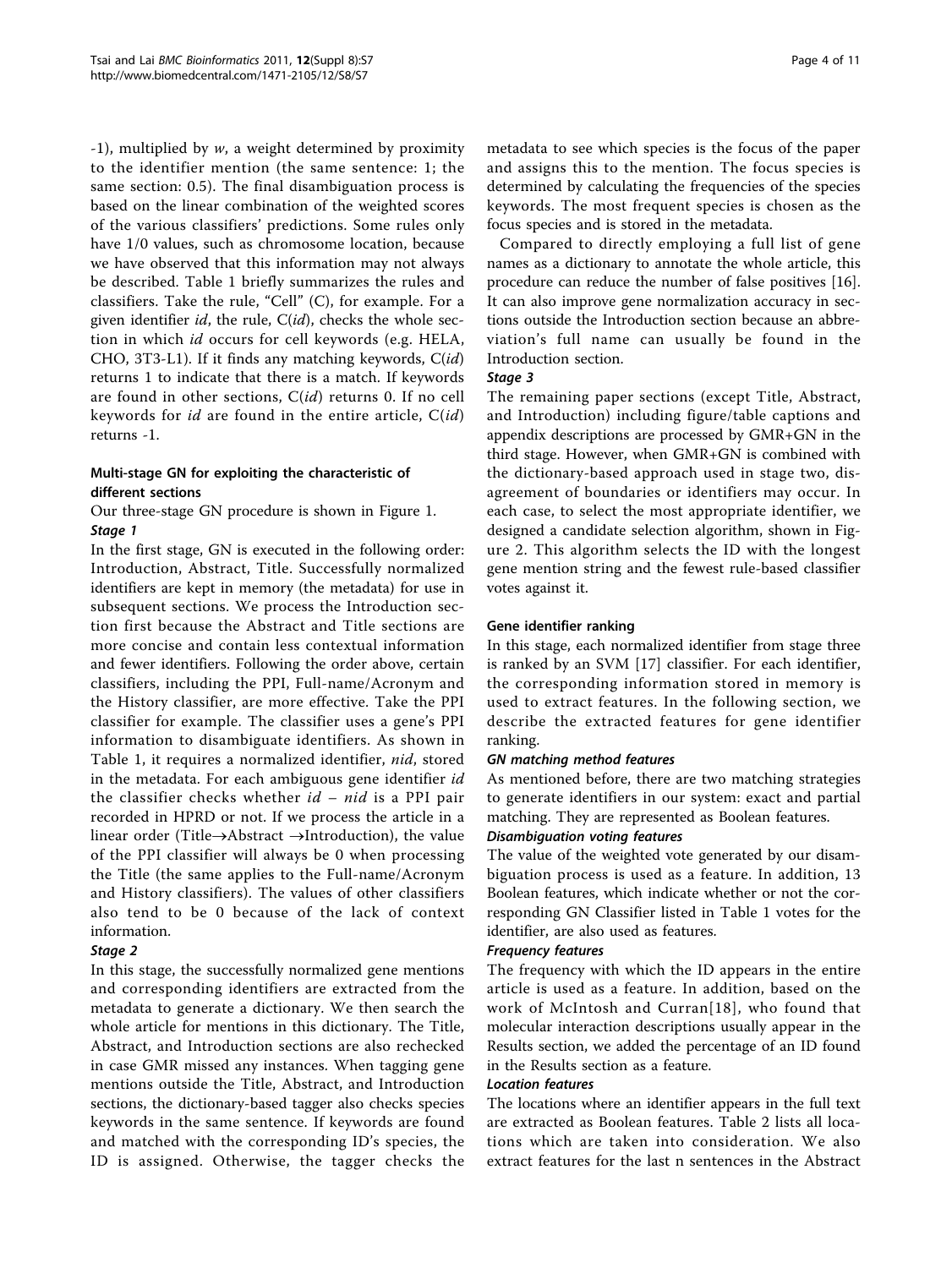<span id="page-4-0"></span>

| Species <sup>a</sup>             | $r_1$ : $(S(id) \in ($ the same sentence   the same section $)) \rightarrow 1$                                              |  |  |  |  |
|----------------------------------|-----------------------------------------------------------------------------------------------------------------------------|--|--|--|--|
|                                  | $r_2$ : $(S(id) \in \text{article}) \rightarrow 0$                                                                          |  |  |  |  |
|                                  | $r_3$ : $(S(id) \notin \text{article}) \rightarrow -1$                                                                      |  |  |  |  |
|                                  | S(id) refers to the species keywords of id                                                                                  |  |  |  |  |
| Cell <sup>b</sup>                | $r_1$ : $(C(id) \in (the same sentence \mid the same section)) \rightarrow 1$                                               |  |  |  |  |
|                                  | $r_2$ : $(C(id) \in$ article) $\rightarrow 0$                                                                               |  |  |  |  |
|                                  | $r_3: (C(id) \notin \text{article}) \rightarrow -1$<br>C(id) refers to the cell line keywords of id                         |  |  |  |  |
| PPI <sup>c</sup>                 | $r_1: ((id, nid) \in PPI(id)) \rightarrow 1$                                                                                |  |  |  |  |
|                                  | $r_2: ((id, nid) \notin PPI(id)) \rightarrow 0$<br>PPI(id) refers to the interaction partner of id                          |  |  |  |  |
| History                          | $r_1$ : $(id = nid) \rightarrow 1$                                                                                          |  |  |  |  |
| Full name/Acronym                | $r_2$ : (Otherwise) $\rightarrow$ 0                                                                                         |  |  |  |  |
|                                  | $r_1$ : $(FN(id) = FN(nid)) \rightarrow 1$                                                                                  |  |  |  |  |
|                                  | $r_2$ : $(FN(id) \neq FN(nid)) \rightarrow -1$<br>$FN(id)$ refers to the gene mention's full name (its identifier is $id$ ) |  |  |  |  |
| Tissue <sup>c</sup>              | $r_1$ : $(T(id) \in (the same sentence   the same section)) \rightarrow 1$                                                  |  |  |  |  |
|                                  | $r_2$ : (Otherwise) $\rightarrow$ 0<br>T(id) refers to the tissue keywords of id                                            |  |  |  |  |
| Domain <sup>d</sup>              | $r_1$ : $(D(id) \in (the same sentence \mid the same section)) \rightarrow 1$                                               |  |  |  |  |
|                                  | $r_2$ : (Otherwise) $\rightarrow$ 0<br>D(id) refers to the domain keywords of id                                            |  |  |  |  |
| Family <sup>d</sup>              | $r_1$ : $(F(id) \in (the same sentence \mid the same section)) \rightarrow 1$                                               |  |  |  |  |
|                                  | $r_2$ : (Otherwise) $\rightarrow$ 0<br>F(id) refers to the family keywords of id                                            |  |  |  |  |
| MASS <sup>d</sup>                | $r_1$ : $(M(id) \in (the same sentence   the same section)) \rightarrow 1$                                                  |  |  |  |  |
|                                  | $r_2$ : (Otherwise) $\rightarrow$ 0<br>M(id) refers to the MASS of id                                                       |  |  |  |  |
| Gene Ontology                    | $r_1$ : $(GO(id) \in ($ the same sentence   the same section $)) \rightarrow 1$                                             |  |  |  |  |
|                                  | $r_2$ : (Otherwise) $\rightarrow$ 0                                                                                         |  |  |  |  |
| Chromosome Location <sup>e</sup> | GO(id) refers to the GO terms of id<br>$r_1$ : $\bigl( CL \bigl(id \bigr) \in \text{article} \bigr) \rightarrow 1$          |  |  |  |  |
|                                  | $r_2$ : $\bigl( CL (id) \notin \text{article} \bigr) \rightarrow 0$                                                         |  |  |  |  |
|                                  | CL(id) refers to the chromosome locations of id                                                                             |  |  |  |  |
| Sequence Length <sup>d</sup>     | $r_1$ : $(SL(id) \in$ article) $\rightarrow$ 1                                                                              |  |  |  |  |
|                                  | $r_2$ : $(SL(id) \notin \text{article}) \rightarrow 0$<br>SL(id) refers to the sequence lengths of id                       |  |  |  |  |
| RS Number <sup>d</sup>           | $r_1$ : $(R(id) \in \text{article}) \rightarrow 1$                                                                          |  |  |  |  |
|                                  | $r_2: (R(id) \notin \text{article}) \to 0$<br>R(id) refers to the RS number of id                                           |  |  |  |  |

The *id* refers to an identifier from the ambiguous list.

The nid refers to a successfully normalized identifier stored in the metadata.

<sup>a</sup> Information collected from NCBI Taxonomy

 $<sup>b</sup>$  Information collected from Cell Bank[[23\]](#page-10-0), HyperCLDB[[24](#page-10-0)] and Invitrogen[\[25](#page-10-0)]</sup>

<sup>c</sup>Information collected from Human Protein Reference Database (HPRD)

 $<sup>d</sup>$  Information collected from UniProt database</sup>

 $e$  Information collected from EntrezGene database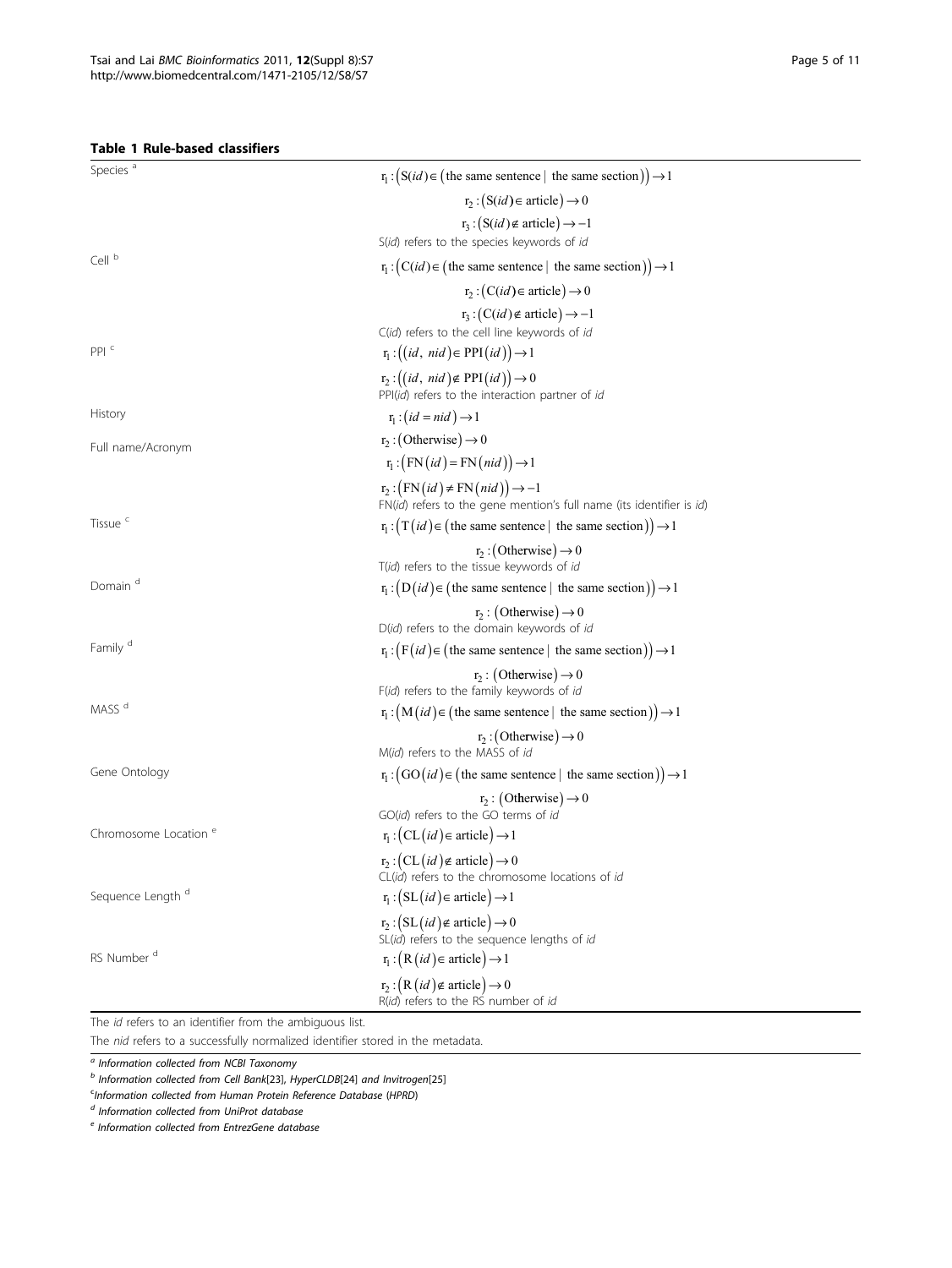<span id="page-5-0"></span>

and Introduction because we have noticed that the key genes are often located at the end of those sections. This assumption is based on Swales's Create A Research Space model [\[19](#page-10-0)] in which he shows that research articles contain three obligatory 'moves' in the Introduction section. He claims that most introductions end with

Move 3 (occupying the niche) and should contain the announcement of principal outcomes.

#### Known information features

The information provided by the authors, including keywords and full-name/abbreviation definitions, is used to extract features. Table [3](#page-6-0) shows the extracted feature sets.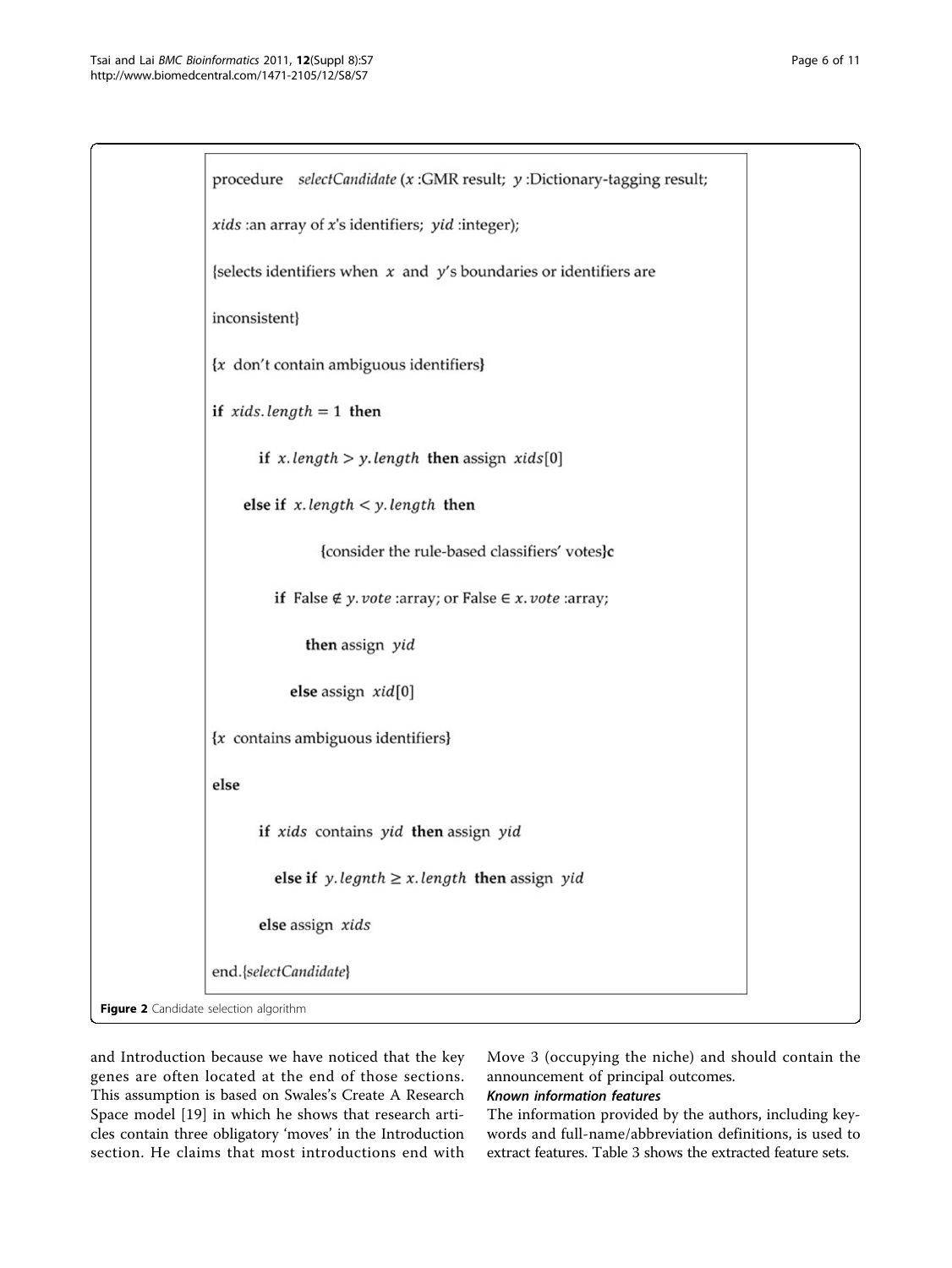#### <span id="page-6-0"></span>Table 2 Location features

| Location in full text article                                    |
|------------------------------------------------------------------|
| Title                                                            |
| Abstract                                                         |
| Among the last $n_1$ <sup>d</sup> sentences in the abstract      |
| The first section (usually the introduction section)             |
| Among the last $n_2$ <sup>a</sup> sentences in the first section |
| The Results section                                              |
| The other sections                                               |
| The last section (usually the conclusion section)                |
| Section, sub-section or paragraph titles                         |
| Appendix                                                         |
| Figure captions                                                  |
| Table captions                                                   |

 $a$  In our configuration,  $n_1$  and  $n_2$  is set to 3 and 5, respectively.

#### Strategies for reducing species complexity in gene name dictionaries

Most ambiguity in the GN process comes from the large number of existing gene names in dictionaries and the even larger number that results from the expansion of those original names. Inclusion of multiple species greatly compounds this complexity. Limiting gene dictionary size or excluding certain species' genes may lessen the ambiguity and improve efficiency, but it may also lose crucial data. We propose two types of strategies for selecting relevant gene dictionary entries, static and dynamic.

#### Static strategy

Using a static strategy, the same set of terms is used in performing GN for every article. The sample static strategy that we designed for this paper uses only gene names from the 22 most common species in NCBI (from 7283 species).

#### Dynamic strategy

In the dynamic strategy, we use varying sets of names chosen according to the species context. The context can range from a sentence or paragraph to a whole section or even article, but in our system we only implement the latter two. We use two methods to detect the species in the context. The first is a keyword-based approach, which employs regular expressions to check for UniProt species keywords in the given section or article. If we identify keywords for certain species, we check only entries belonging to those species when performing GN.

### Results

#### Dataset

BioCreative III participants were given a collection of training data that contains 32 full-text articles annotated by a group of experienced curators invited from various model organism databases. The articles are available in XML from selected journals in PubMed Central. A list of normalized EntrezGene IDs is provided for each article in the set.

The test data consists of 507 full-text articles. The organizers selected the 50 most difficult articles according to the results collected from the 14 participating teams and annotated these articles manually. They compiled these 50 articles into a test dataset (Gold 50). Furthermore, using the EM-algorithm-approach [[20](#page-10-0)] they generated pooled results, which they compiled into a silver standard for all 507 test-set articles (Silver 507). They also compiled a silver standard 50 test set using the same 50 articles in the Gold 50 (Silver 50). Table [4](#page-7-0) shows that there are many different species involved in this year's GN task. We can see that the distribution of species among the three data sets is quite different (species in bold in the table are among UniProt's top-22 most common species).

#### Evaluation metrics

For an evaluation metric, BioCreative III uses 'TAP-k' (Threshold Average Precision at a median of  $k$  errors per query) [[21\]](#page-10-0), a measure closely related to the wellknown average precision used in information retrieval, but also reflecting the usage of E-values in bioinformatics. The original E−value is a measure of the reliability of the S score. The S score is a measure of the similarity of the query to the sequence shown. In evaluating GN systems, the original TAP-k has been slightly modified. The E-value here measures the reliability of the score provided by each GN system. Let  $E_0$  be an arbitrary E-value threshold. For the query q, define  $i(E_0)$ as the number of correct IDs in the list with an E-value less than or equal to the threshold  $E_0$ . Consider the "terminal pre-threshold incorrect IDs" (TPIIs), the incorrect IDs retrieved after the  $j(E_0)$ -th correct ID but having an E-value less than or equal to  $E_0$  (Figure [3](#page-7-0)). Call the last ID with an  $E$ -value less than or equal to  $E_0$ the 'sentinel' ID. Regardless of whether or not the sentinel is correct, it is associated with a precision  $p(E_0)$ , where  $p(E_0)$  is the fraction of IDs preceding or including

#### Table 3 Known information feature sets.

| Feature type  | Description                                                                                                                                   |
|---------------|-----------------------------------------------------------------------------------------------------------------------------------------------|
| Keyword match | A Boolean feature which indicates whether or not the identifier's gene name matches keywords.                                                 |
|               | Full name/abbreviation match A Boolean feature which indicates whether or not the identifier's gene name matches full names or abbreviations. |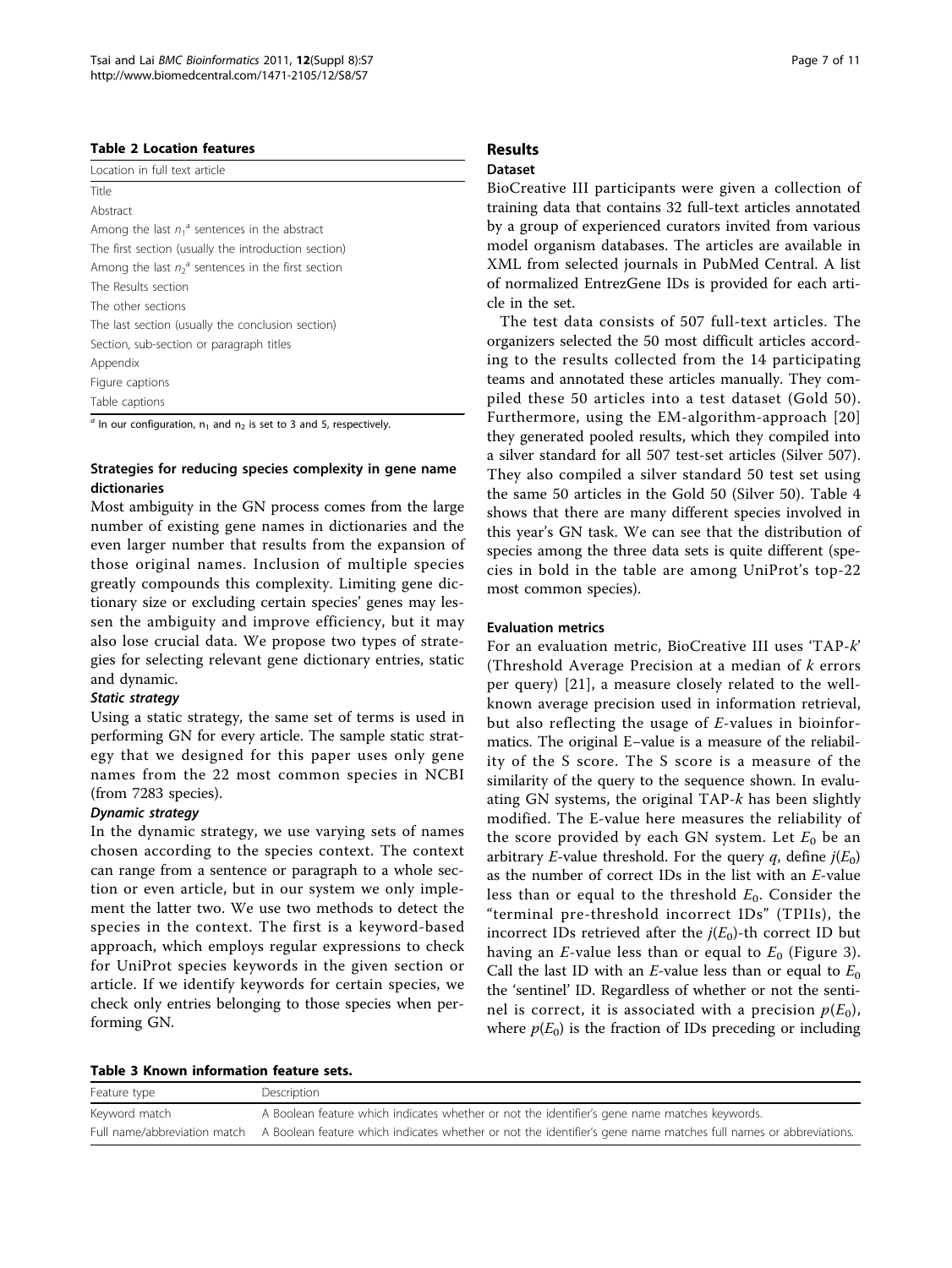| #              | Training Set (32 articles) | Test Set (50 articles)    | Test Set (507 articles)  |
|----------------|----------------------------|---------------------------|--------------------------|
|                | S.cereviaiae (27%)         | Enterobacter sp.638 (23%) | H.Sapiens (42%)          |
| 2              | H.sapiens (20%)            | M.musculus (14%)          | M.musculus (24%)         |
| 3              | M.musculus (12%)           | H.Sapiens (11%)           | D.melanogaster (6%)      |
| $\overline{4}$ | D.melanogaster (10%)       | S.pneumoniae TIGR4 (9%)   | S.cerevisiae S228c (6%)  |
| 5              | D.rerio (7%)               | S.scrofa (5%)             | Enterobacter sp.638 (4%) |
| 6              | A.thaliana (5%)            | M.oryzae 70-15 (4%)       | R.norvegicus (4%)        |
|                | C.elegans (3%)             | D.melanogaster (4%)       | A.thaliana (2%)          |
| 8              | x.laevis (3%)              | R.norvegicus (3%)         | C.elegans (2%)           |
| 9              | R.norvegicus (2%)          | S.cerevisiae S228c(2%)    | S.pneumoniae TIGR4 (2%)  |
| 10             | G.gallus (2%)              | E.histolytica HM-I (2%)   | S.scrofa (1 %)           |
| 11             | Other 18 species (9%)      | Other 65 species (23%)    | Other 91 species (7%)    |

<span id="page-7-0"></span>Table 4 Species distribution across data sets

the sentinel that are correct. The following measure captures the effect of both post-threshold relevant records and TPIIs:

$$
\overline{\mathbf{p}}(E_0; q) = \frac{1}{T(q) + 1} \left[ \sum_{m=1}^{j(E_0)} p(m) + p(E_0) \right]
$$
 (1)

To measure the overall retrieval efficacy for several sample queries,  $\overline{p}(E_0)$ , the average of the TAP,  $\overline{p}(E_0; q)$ , over all queries is adopted.

An *E*-value threshold  $E_0$  is determined to mirror a user's tolerance for errors. Assume that a user tolerates about  $k$ EPQ, k being some arbitrary integer. BioCreative III GN task gives  $k = 5$ , 10, 20 as an arbitrary but not unreasonable estimate of a tolerable EPQ. Determine the smallest E-value  $E_k(A)$  corresponding to a median number of k EPQ over all queries  $q$  for a given system  $A$ . Thus, for any *E*-value threshold larger than  $E_k(A)$ , at least 50% of the queries have at least  $k$  errors. Each system's  $E$ -value predicts the actual number of EPQ with varying accuracy, so the threshold  $E_k(A)$  depends on the algorithm A. With the same median kEPQ, all algorithms have the same specificity. With their specificities fixed at the same value, their sensitivities are on an equal footing, and therefore comparable. In summary, BioCreative III's measure of overall GN efficacy is  $\bar{p}_k = \bar{p}_k(A)$ , the (query-averaged) TAP-k for a



median  $k$  EPQ (the 'TAP- $k$ '), i.e. it is the average over all queries of Equation (1) with  $E_0 = E_k(A)$ .

#### BioCreative III results

Table [5](#page-8-0) shows the results of our strategies and BioCreative iii's average performance on the Gold-50 test set. Table [6](#page-8-0) lists the results of our static strategy, dynamic strategy, and BioCreative III's average performance on the Silver test sets. To show how each configuration's performance relates to the individual performance of the BioCreative iii participating systems, we also append the results of top BioCreative III participating systems (see [[21\]](#page-10-0)) in the last three rows of Table [6.](#page-8-0) For each evaluation, top performance is bolded.

In the first and the second rows of Table [5,](#page-8-0) we compare the scores of our static strategy, which uses only the most common species, to the average scores of the BioCreative III participants on the test set Gold 50. Our static strategy, which is our overall best performer on BioCreative III, exceeds the BioCreative III average by at least 24% in every evaluation. According to the BioCreative III GN task overview paper, our static strategy consistently remains in the top tier group in all evaluations [\[22](#page-10-0)].

The first and second rows of Table [6](#page-8-0) show the results of the same configurations on the silver test set. Comparing the results with Table [5](#page-8-0), we observe that its margins in the Gold 50 test set (24%-35%) are almost half of those in the Silver 507 test set (40%-50%). We believe this is because the majority of the most frequent species in the Silver 507 are among the 22 most common species in UniProt. On the other hand, only two of the top-10 species in the Gold 50 test set are among UniProt's 22 most common species. This inspired us to try dynamic strategies to select relevant dictionary entries for context-specific normalization.

#### Effects of dynamic strategies

Rows 3-5 of Table [5](#page-8-0) shows the results of different strategies employed on the Gold 50. The first and second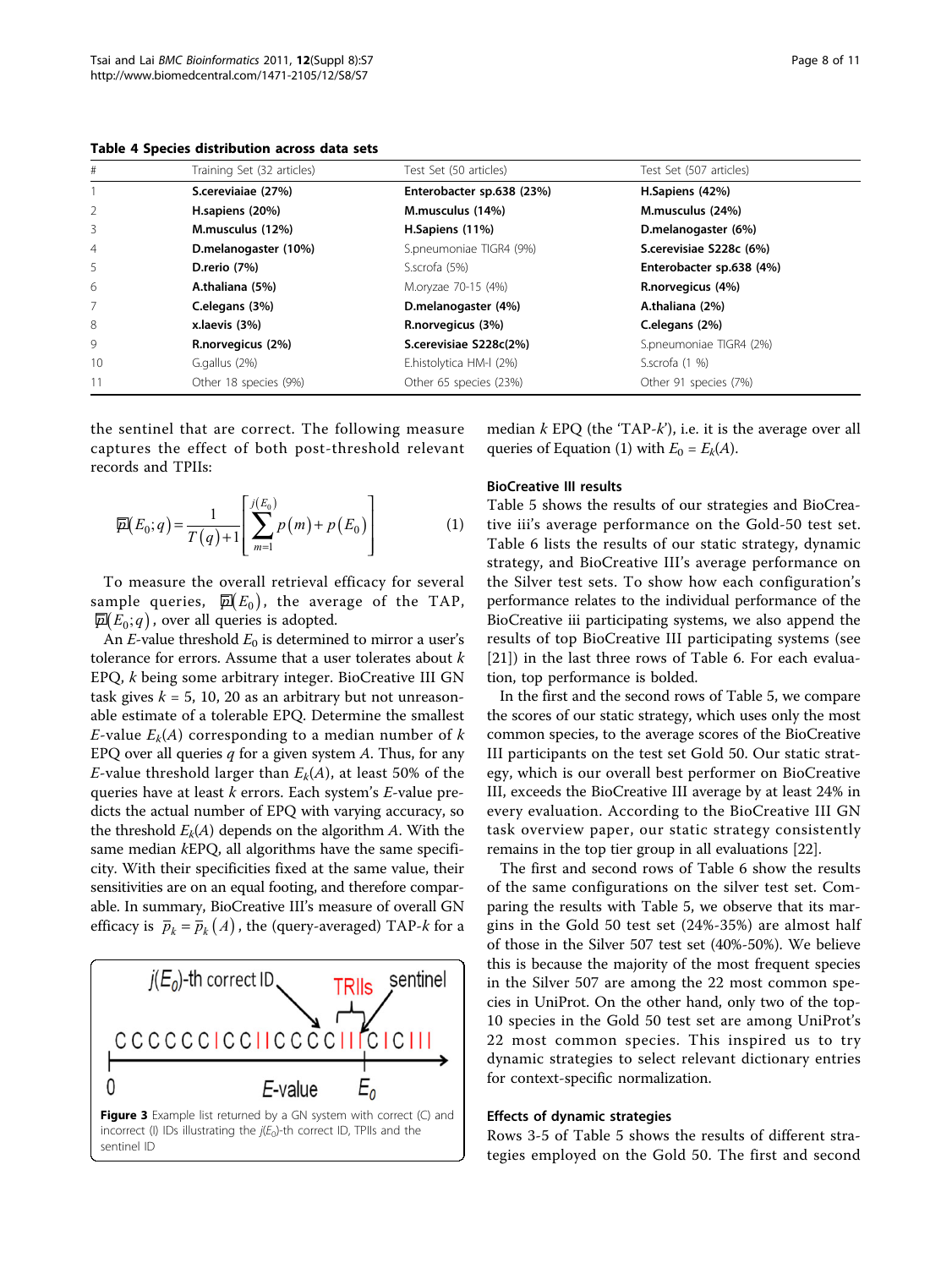| Configuration                         |                  |           |                          | Test set gold standard 50 |                          |                          |              |                          |                          |
|---------------------------------------|------------------|-----------|--------------------------|---------------------------|--------------------------|--------------------------|--------------|--------------------------|--------------------------|
|                                       | TAP5             |           | <b>TAP10</b>             |                           | <b>TAP20</b>             |                          |              |                          |                          |
|                                       | TAP <sub>5</sub> | Λ         | relative<br>improvement  | <b>TAP10</b>              | Λ                        | relative<br>improvement  | <b>TAP20</b> | Λ                        | relative<br>improvement  |
| BioCreative III<br>Average (Baseline) | 0.1421           | ٠         | $\overline{\phantom{a}}$ | 0.1643                    | $\overline{\phantom{a}}$ | $\overline{\phantom{a}}$ | 0.1764       | $\overline{\phantom{a}}$ | $\overline{\phantom{a}}$ |
| Static strategy<br>(Team 101 R3)      | 773<br>01        | $+0.0352$ | $+24.77%$                | 0.2096                    | $+0.0453$                | $+27.57%$                | 0.2374       | $+0.0610$                | +34.58%                  |
| Article-wide species                  | 0.2012           | $+0.0591$ | $+41.59%$                | 0.2312                    | $+0.0669$                | $+40.72%$                | 0.2480       | $+0.0716$                | +40.59%                  |
| Section-wide species                  | 0.2007           | $+0.0586$ | $+41.24%$                | 0.2319                    | $+0.0676$                | $+41.14%$                | 0.2480       | $+0.0716$                | +40.59%                  |
| Optimal Dynamic<br>Dictionary         | 0.2708           | $+0.1287$ | $+90.57%$                |                           | $0.3136 + 0.1493$        | +90.87%                  | 0.3140       | $+0.1376$                | $+78.00\%$               |

<span id="page-8-0"></span>Table 5 Our strategies vs. BioCreative III participant average on gold-50 test set

configurations (rows 3 and 4 of Table 5) dynamically enable dictionary entries based on whole-article or section context, respectively. Lastly, we show the best performance that could ideally be achieved by using a dynamic strategy with our GN system (row 5 of Table 5). We construct the ideal system as follows: For each article A, we find the species mentioned in A by checking each ID's species in the gold standard ID list corresponding to A. For example, gene ID 10211 is found in article PMC2858709's gold standard ID list. Gene ID 10211 belongs to Taxonomy ID 9606. Therefore, we know that this article mentions Taxonomy ID 9606.

As we can see in Table 5, both dynamic-strategy configurations increase all TAP-k scores by similar margins. In Tap-5, 10, and 20, they outperform the static baseline by about 17%, 13% and 6%, respectively. As  $k$  increases, the improvement margin of dynamic over static strategy decreases. This may indicate that more IDs can be correctly normalized in the beginning of the returned gene list after including the dictionary entries belonging to the context species in addition to the top-22 most common species. Take article PMC2887456 for example. Nad7 (ID:3800099) and EXPB11 (ID:778389) cannot be normalized because their species (Triticum aestivum, Taxnomy ID:4565) is not included in the top-22.

However, using a dynamic strategy, the gene names corresponding to Triticum aestivum are included, and these two genes are correctly normalized and ranked as  $3<sup>rd</sup>$  and  $8<sup>th</sup>$ . The TAP-5 score for this article is improved by 0.1944. The dynamic strategy can identify those gene IDs whose context information is rich but whose corresponding species is uncommon. If their dictionary entries are included, they can usually be correctly ranked in the front of the list, which affects Tap-5 more than Tap-10 or 20 and explains why as the  $k$  value increases, the advantage of a dynamic over a static strategy decreases.

As mentioned above, article-wide and section-wide contexts achieve very similar TAP-k scores. Consider the average normalization ambiguity in the test set: when using article-wide context, one gene name matches 2.5 IDs, while when using section-wide context, one gene name matches 1.7 IDs on average. When normalizing every occurrence of one gene in a given article using article-wide and section-wide contexts, 260,412 and 107,205 dictionary entries are enabled on average, respectively. Obviously, using section-wide context is more efficient.

Row 5 of Table 5 shows that the optimal dynamic strategy outperforms the proposed dynamic strategies by

| Table 6 BioCreative III average vs. Static vs. Section-wide vs. BioCreative III top systems on silver test set |
|----------------------------------------------------------------------------------------------------------------|
|                                                                                                                |

| Configuration                             | Test set silver standard 50      |                                      |                                    | Test set silver standard 507       |                                    |                                    |
|-------------------------------------------|----------------------------------|--------------------------------------|------------------------------------|------------------------------------|------------------------------------|------------------------------------|
|                                           | TAP5                             | TAP <sub>10</sub>                    | <b>TAP20</b>                       | TAP <sub>5</sub>                   | TAP <sub>10</sub>                  | <b>TAP20</b>                       |
| BioCreative III Average<br>(Baseline)     | 0.2175                           | 0.2499                               | 0.2690                             | 0.2930                             | 0.3062                             | 0.3109                             |
| Static strategy<br>(Team 101 R3)          | 0.3506<br>(+0.1331,<br>$+61.20%$ | 0.3942<br>$(+0.1443)$ .<br>$+57.74%$ | 0.3942<br>$(+0.1252,$<br>$+46.54%$ | 0.4351<br>$(+0.1421.$<br>$+48.50%$ | 0.4351<br>$(+0.1289,$<br>$+42.10%$ | 0.4351<br>$(+0.1242,$<br>$+39.95%$ |
| Dynamic strategy:<br>Section-wide species | 0.3532<br>(+0.1357.<br>$+62.39%$ | 0.4048<br>$(+0.1549.$<br>$+61.98\%$  | 0.4024<br>$(+0.1334)$<br>$+49.59%$ | 0.4951<br>$(+0.2010.$<br>$+68.98%$ | 04401<br>$(+0.1339.$<br>$+43.73%$  | 0.4401<br>$(+0.1339.$<br>$+43.73%$ |
| Team 74 R3                                | 0.3747                           | 0.3747                               | 0.3747                             | 0.4555                             | 0.4555                             | 0.4555                             |
| Team 98 R3                                | 0.3576                           | 0.3953                               | 0.4499                             | 0.4086                             | 0.4511                             | 0.4648                             |
| Team 83 R1                                | 0.3498                           | 0.3531                               | 0.3531                             | 0.4581                             | 0.4581                             | 0.4581                             |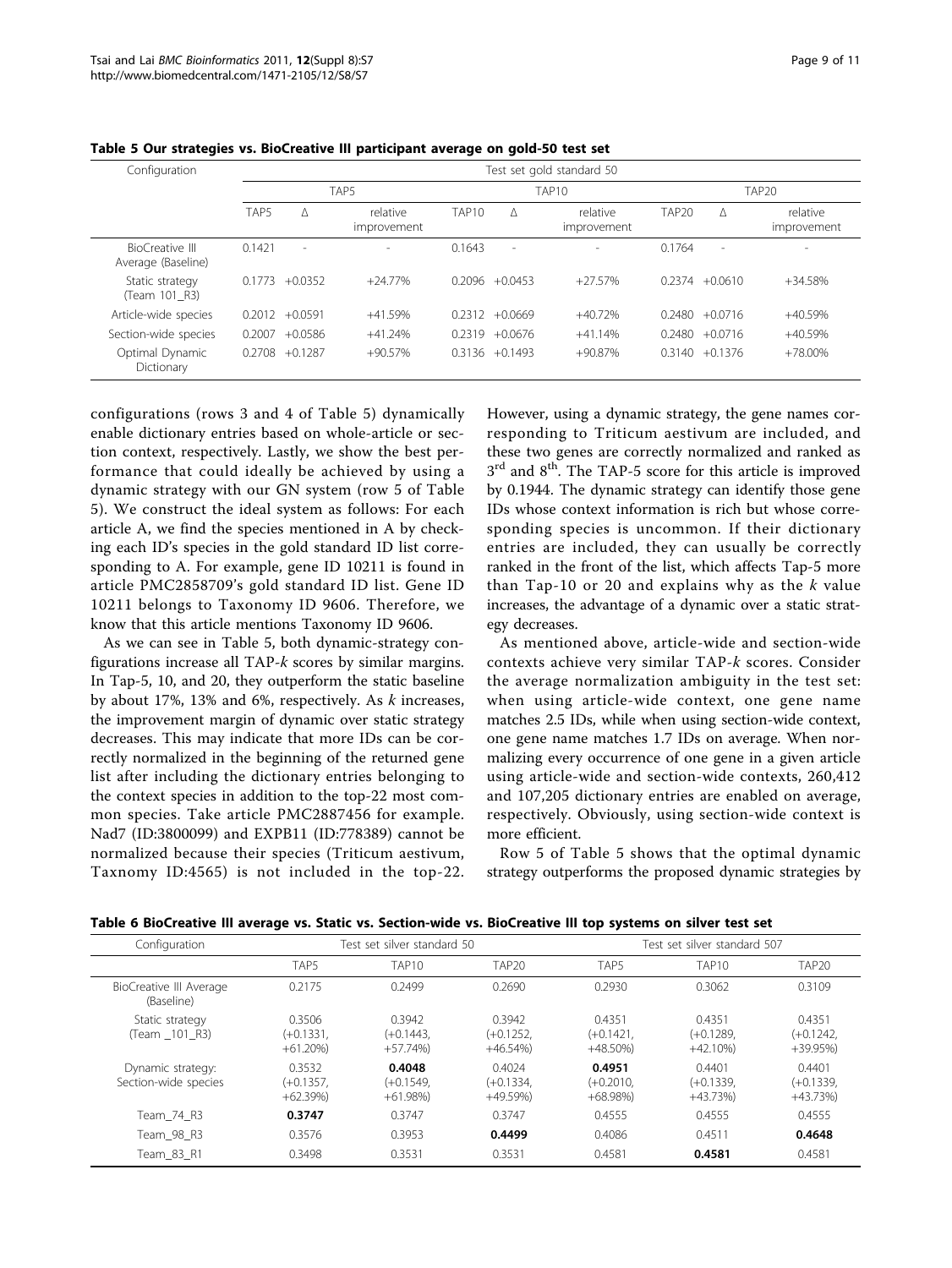<span id="page-9-0"></span>a significant margin. This implies that our GN system's TAP score could be further improved with a better species identification system.

Employing the dynamic strategies on the silver test set also shows effectiveness. In Table [6,](#page-8-0) we can see that using the section-wide dynamic strategy, our GN system outperforms the best BioCreative III system in TAP-10 on the Silver 50 test set and in TAP-5 on the Silver 507 set. According to [[22\]](#page-10-0), using the silver standard allows GN developers to assess systems on the entire set of test articles without human annotation. This increases our confidence in the superiority of our proposed dynamic strategies over our original static strategy and most BioCreative III participating systems.

#### **Discussion**

#### No species keywords found

After analyzing our dynamic-strategy system's results on the gold standard 50 dataset, we found that gene mentions belonging to rare species are often incorrectly associated with IDs belonging to popular species (such as human and rats). This is because our disambiguation process boosts the scores of IDs whose species information are found in the context. Since popular species' keywords appear more frequently than those of rare species, IDs belonging to popular species are more likely to be selected.

#### Distinct nomenclature of rare species

Another problem is caused by the inability of our GMR system to recognize genes belonging to rare species with distinct nomenclature (naming rules). We may be able to improve GMR in this regard by first generating pattern-based rules from names of more popular species using a local alignment algorithm such as Smith-Waterman.

#### Conclusion

With recent advances in text-mining technology and increasing availability of full-text articles online, text mining can be carried out on full papers rather than just abstracts to expand and enrich automated literature curation. After an article has been selected for curation, a preliminary step is to list genes or proteins of interest in the article. While the concept is very simple, the task is very difficult to automate. In this paper, we present a multi-stage GN algorithm and SVM-based ranking method that we submitted to BioCreative III GN. We make use of the different characteristics of each paper section in our GN system. In addition, we propose two types of strategies for selecting dictionary entries for GN.

We have demonstrated that the static strategy that we submitted to BioCreative III, which uses only the most

common species, exceeds the BioCreative III average by at least 24% in every evaluation. Examining this strategy's much poorer performance in the Gold 50 test set, we noticed that most false negative IDs were of rare species. To improve identification of such species, we decided to try dynamic strategies to select relevant entries from the dictionary according to article-wide or section-wide species context. Our new approaches improved TAP- $k$  scores by up to 17% in the Gold 50 test set. Our best dynamic strategy achieves comparable performance to the best BioCreative III systems in the silver-standard evaluation sets. These results demonstrate the superiority of our proposed dynamic strategies over our original static strategy and most BioCreative III participant systems. Section-wide dynamic strategy is preferred because it achieves very similar TAP-k scores to article-wide dynamic strategy but is more efficient. Comparison of our best results with an optimal configuration for which all species were verified manually shows that our GN system's TAP score could be further improved with a better context-based species identification module.

#### Acknowledgements

This research was supported in part by the National Science Council under grant NSC 98-2221-E-155-060-MY3. We especially thank the BioCreative organizers and BMC reviewers for their valuable comments, which helped us improve the quality of the paper

This article has been published as part of BMC Bioinformatics Volume 12 Supplement 8, 2011: The Third BioCreative – Critical Assessment of Information Extraction in Biology Challenge. The full contents of the supplement are available online at [http://www.biomedcentral.com/1471-](http://www.biomedcentral.com/1471-2105/12?issue=S8) [2105/12?issue=S8.](http://www.biomedcentral.com/1471-2105/12?issue=S8)

#### Authors' contributions

RTHT designed all the experiments and wrote most of this paper. PTL wrote the programs and conducted all experiments. RTHT guided the whole project.

#### Competing interests

The authors declare that they have no competing interests.

Published: 3 October 2011

#### References

- 1. Morgan A, Lu Z, Wang X, Cohen A, Fluck J, Ruch P, Divoli A, Fundel K, Leaman R, Hakenberg J, et al: [Overview of BioCreative II gene](http://www.ncbi.nlm.nih.gov/pubmed/18834494?dopt=Abstract) [normalization.](http://www.ncbi.nlm.nih.gov/pubmed/18834494?dopt=Abstract) Genome Biology 2008, 9(Suppl 2):S3.
- 2. Leitner F. Mardis SA, Krallinger M, Cesareni G, Hirschman LA, Valencia A: An Overview of BioCreative II.5. IEEE/ACM Trans Comput Biol Bioinformatics 2010, 7(3):385-399.
- 3. Shah PK, Perez-Iratxeta C, Bork P, Andrade MA: [Information extraction from](http://www.ncbi.nlm.nih.gov/pubmed/12775220?dopt=Abstract) [full text scientific articles: Where are the keywords?](http://www.ncbi.nlm.nih.gov/pubmed/12775220?dopt=Abstract) BMC Bioinformatics 2003, 4:20.
- 4. Wang X, Matthews M: [Distinguishing the species of biomedical named](http://www.ncbi.nlm.nih.gov/pubmed/19091029?dopt=Abstract) [entities for term identification.](http://www.ncbi.nlm.nih.gov/pubmed/19091029?dopt=Abstract) BMC Bioinformatics 2008, 9(Suppl 11):S6.
- 5. Wang X: Rule-Based Protein Term Identification with Help from Automatic Species Tagging. Proceedings of the 8th International Conference on Computational Linguistics and Intelligent Text Processing Mexico City, Mexico: Springer-Verlag; 2007, 288-298.
- 6. William A, Baumgartner J, Lu Z, Johnson HL, Caporaso JG, Paquette J, Lindemann A, White EK, Medvedeva O, Cohen KB, Hunter L: An integrated